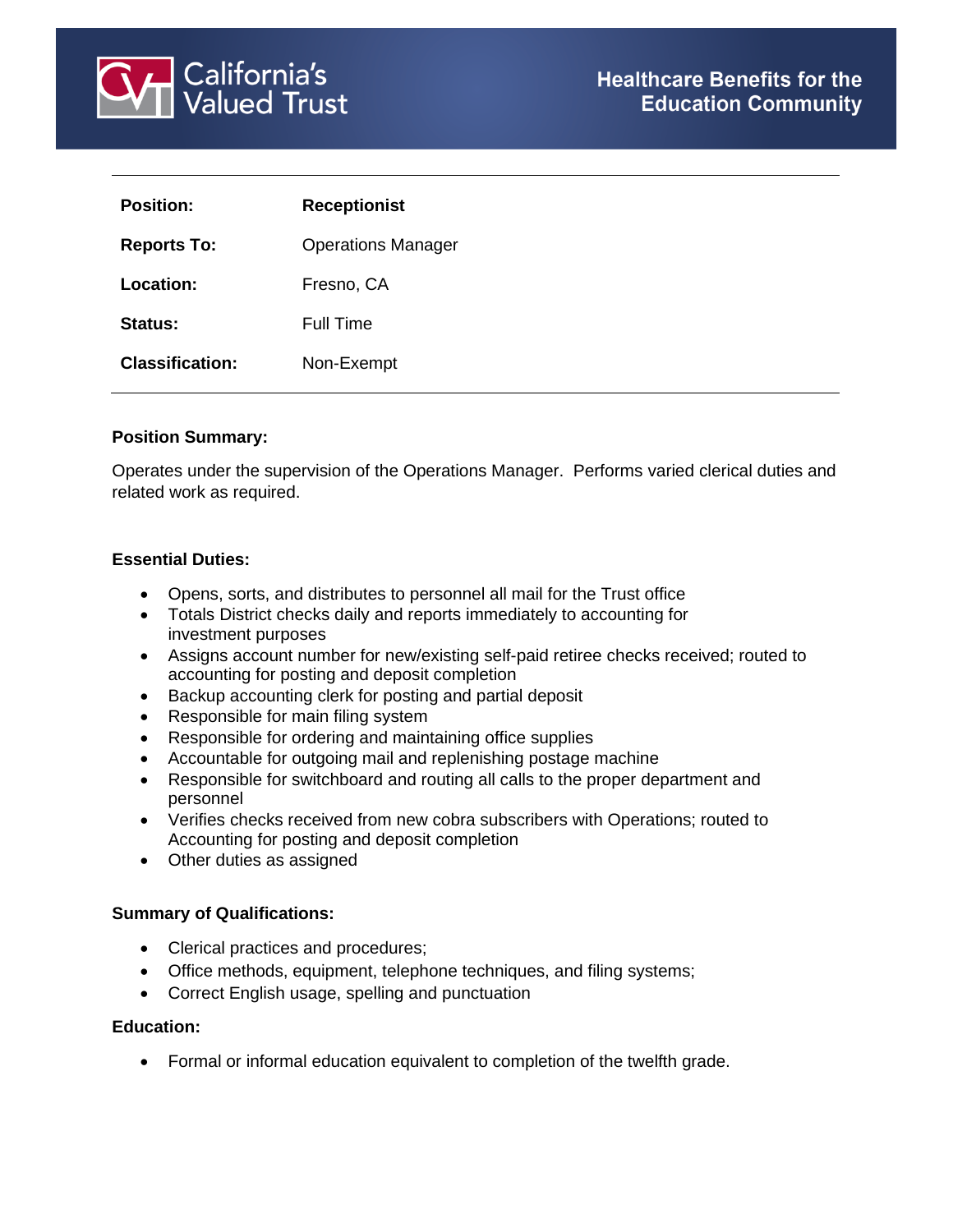

### **Experience:**

• Two years of recent secretarial or clerical experience which would provide knowledge of and skills in modern and efficient office methods, practices, and procedures.

### **Why Work for CVT?**

Located in Fresno, California, CVT is a premier healthcare benefits administrator for statewide school districts, community colleges and county offices of education serving over 160,000 members.

- We foster a team-oriented culture intended to help develop our staff to become key contributors to the growth and success of the organization
- Our fast-pace and stimulating work environment is ideal for those looking to problem solve and help contribute to supporting the needs of the members we serve

#### **Benefits**

- Competitive salary
- Health Insurance: CVT offers fully paid medical, prescription, dental and vision benefits to all employees and covered spouses/partners/dependents
- Flexible Spending Account
- 401(k) with 7.5% employer contribution
- Life insurance
- Paid time off (vacation and sick)
- Holiday schedule that mirrors that of most public school districts in the state of California

## **LICENSE REQUIREMENTS**

Possession of valid Class III California driver's license and must be insurable/bondable at the "standard rate" by the Trust's insurance carrier at all times while employed in this classification by the Central Valley Trust. Subject to a review of driver's license with the DMV periodically.

#### **MISCELLANEOUS**

Will work irregular hours, evenings, and weekends when necessary with additional compensation. Will travel locally, statewide, and nationally, if required. Must furnish

and use own transportation on company business with reimbursement from the Trust at the current IRS approved mileage rate.